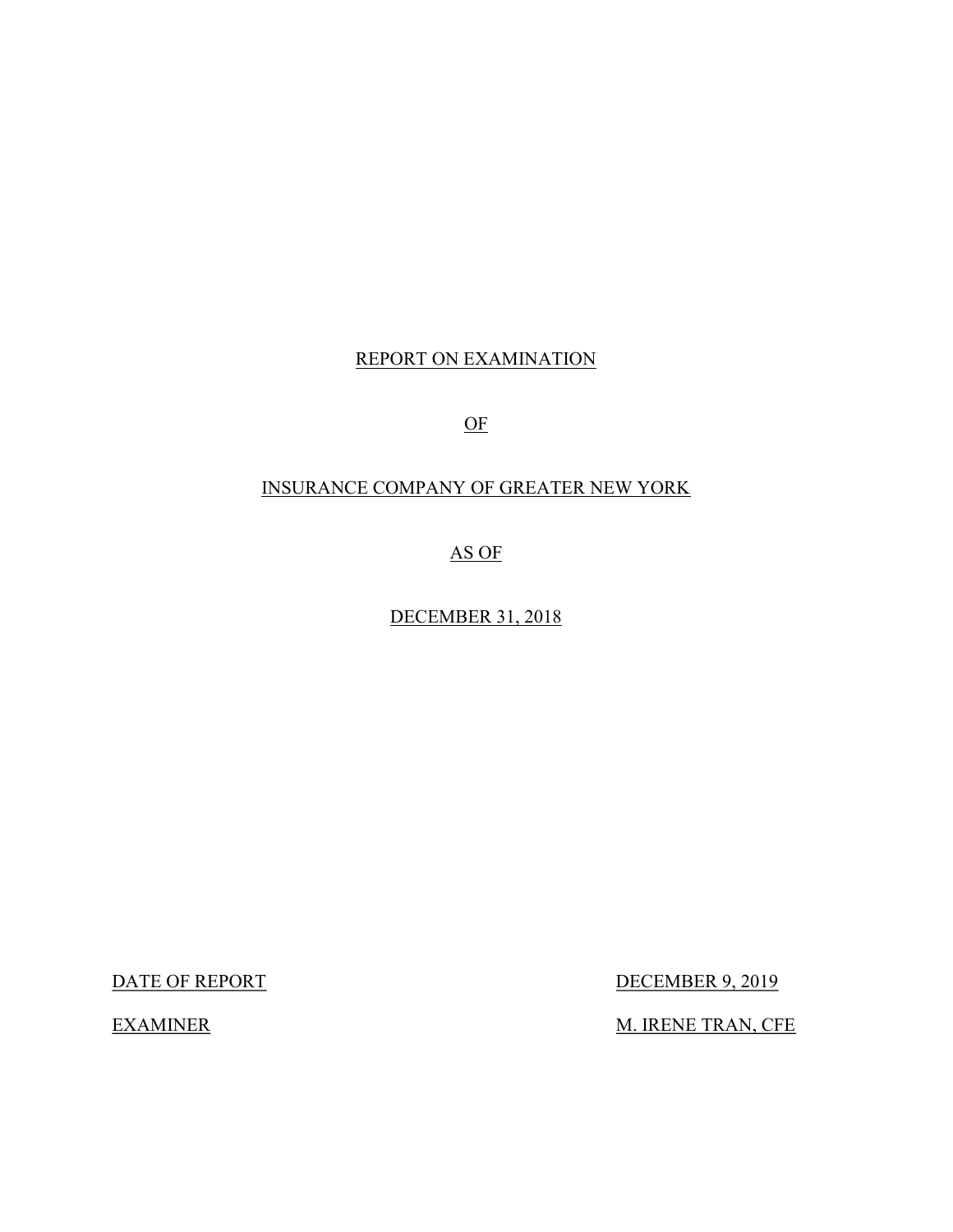## TABLE OF CONTENTS

| <b>ITEM</b> |                                                                                                                                                                                                                                              | PAGE NO.                                                                |
|-------------|----------------------------------------------------------------------------------------------------------------------------------------------------------------------------------------------------------------------------------------------|-------------------------------------------------------------------------|
| 1.          | Scope of examination                                                                                                                                                                                                                         | $\overline{2}$                                                          |
| 2.          | Description of Company                                                                                                                                                                                                                       | 3                                                                       |
| 3.          | A. Corporate governance<br>B. Territory and plan of operation<br>C. Reinsurance ceded<br>D. Affiliated group<br>E. Significant ratios<br><b>Financial statements</b><br>A. Balance sheet<br>B. Statement of income<br>C. Capital and surplus | $\mathfrak{Z}$<br>$\overline{4}$<br>6<br>8<br>9<br>11<br>11<br>13<br>14 |
| 4.          | Losses and loss adjustment expenses                                                                                                                                                                                                          | 15                                                                      |
| 5.          | Subsequent events                                                                                                                                                                                                                            | 15                                                                      |
| 6.          | Compliance with prior report on examination                                                                                                                                                                                                  | 16                                                                      |
| 7.          | Summary of comments and recommendations                                                                                                                                                                                                      | 16                                                                      |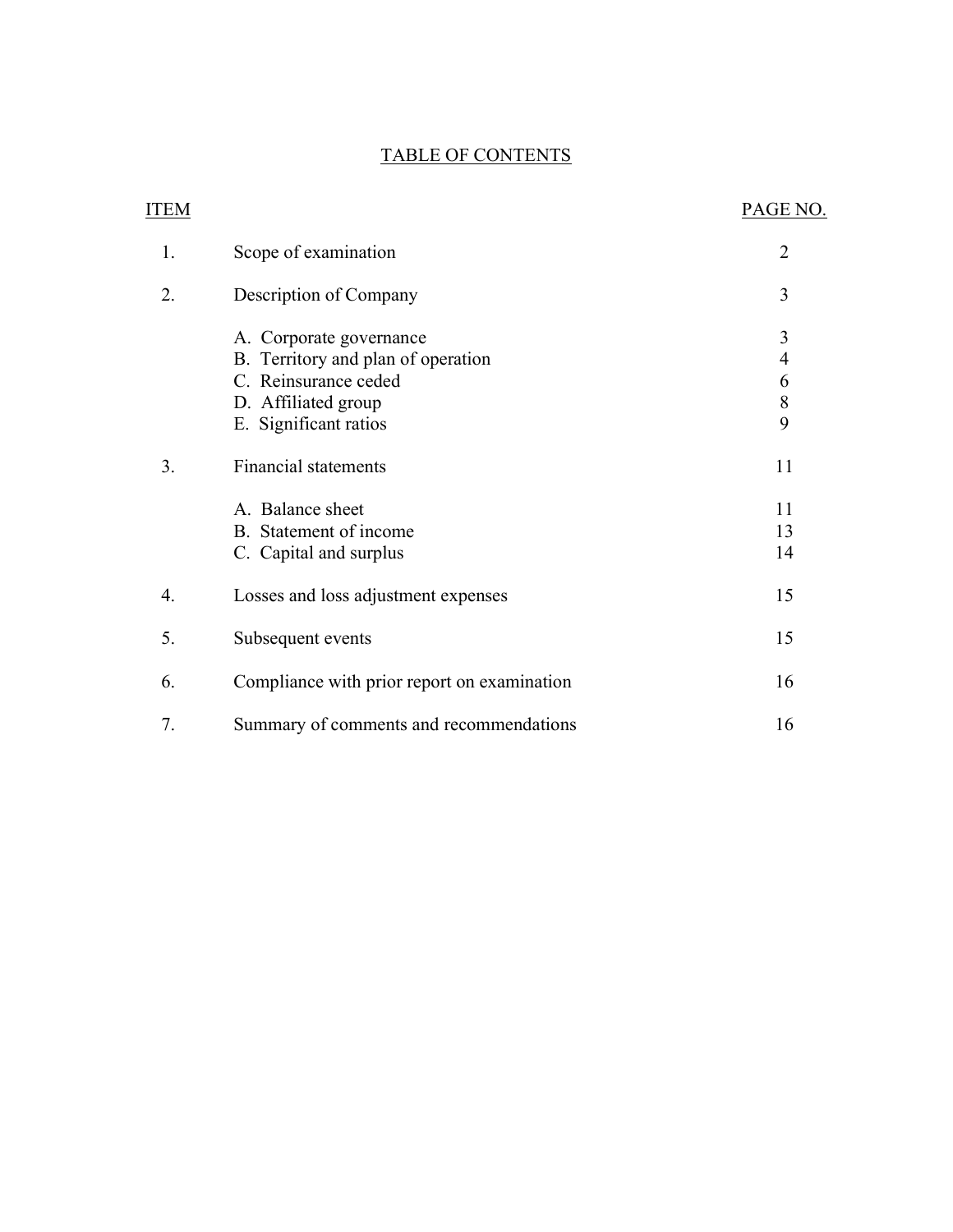

ANDREW M. CUOMO Governor

LINDA A. LACEWELL **Superintendent** 

December 9, 2019

Honorable Linda A. Lacewell Superintendent New York State Department of Financial Services Albany, New York 12257

Madam:

Pursuant to the requirements of the New York Insurance Law, and in compliance with the instructions contained in Appointment Number 31853 dated December 27, 2018, attached hereto, I have made an examination into the condition and affairs of Insurance Company of Greater New York as of December 31, 2018, and submit the following report thereon.

Wherever the designation "the Company" appears herein without qualification, it should be understood to indicate Insurance Company of Greater New York.

Wherever the term "Department" appears herein without qualification, it should be understood to mean the New York State Department of Financial Services.

The examination was conducted at the Company's home office located at 200 Madison Avenue, New York, NY 10016.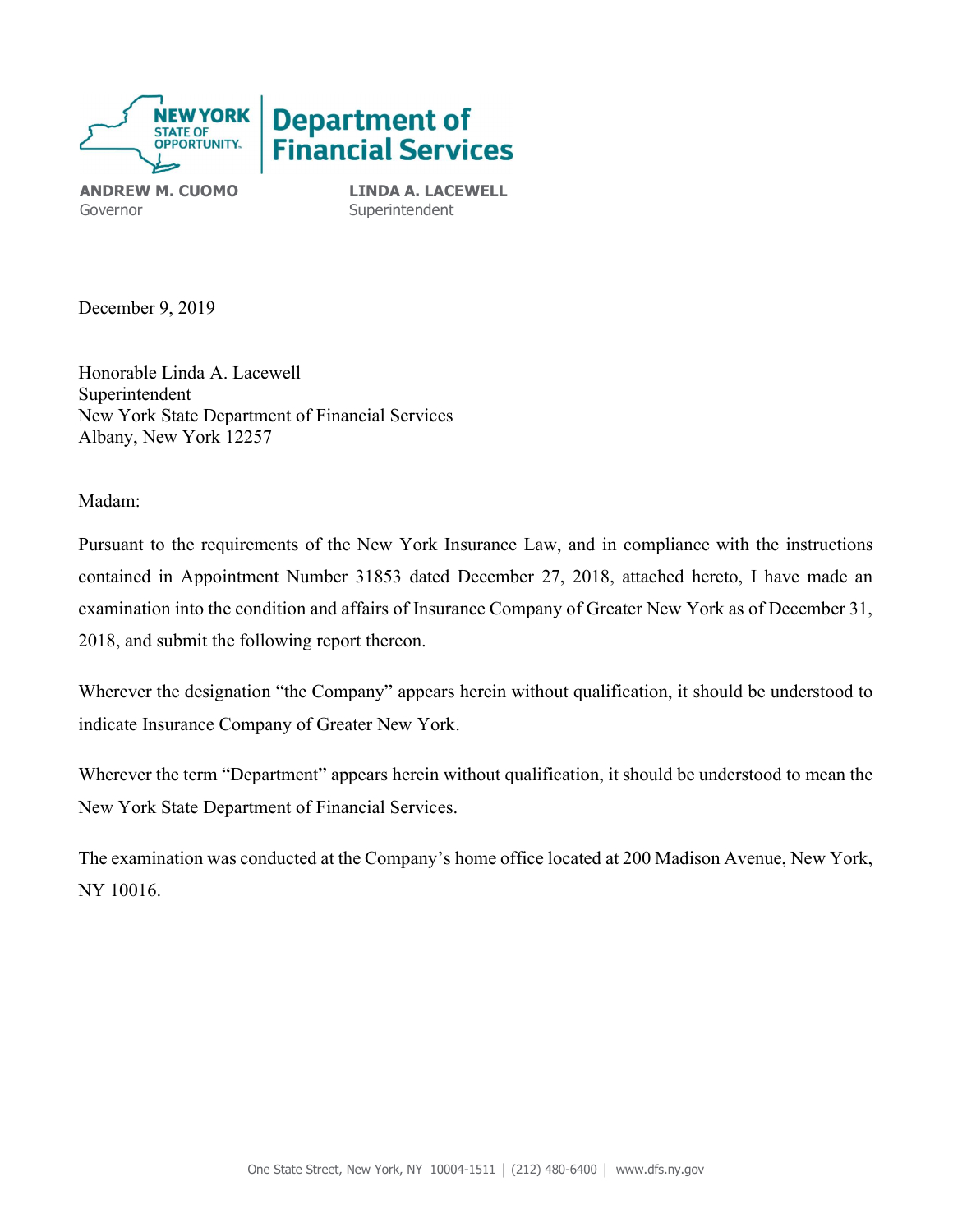### 1. SCOPE OF EXAMINATION

 The Department has performed an examination of the Insurance Company of Greater New York, a multi-state insurer. The previous examination was conducted as of December 31, 2013. This examination covered the five-year period from January 1, 2014 through December 31, 2018. Transactions occurring subsequent to this period were reviewed where deemed appropriate by the examiner.

New York was the lead state of the Greater New York Group ("the Group"). The examination was performed concurrently with the examinations of the following insurers: Greater New York Mutual Insurance Company ("GNY"), Strathmore Insurance Company ("Strathmore"), and GNY Custom Insurance Company ("Custom"). The Company, GNY, and Strathmore are domiciled in New York. Custom is domiciled in Arizona. Arizona participated in this examination.

 This examination was conducted in accordance with the National Association of Insurance Commissioners ("NAIC") Financial Condition Examiners Handbook, which requires that we plan and perform the examination to evaluate the financial condition and identify current and prospective risks of the Company by obtaining information about the Company including corporate governance, identifying and assessing inherent risks within the Company and evaluating system controls and procedures used to mitigate those risks. This examination also includes assessing the principles used and significant estimates made by management, as well as evaluating the overall financial statement presentation, management's compliance with New York laws, statutory accounting principles, and annual statement instructions.

This examination report includes, but is not limited to, the following:

Company history Management and control Territory and plan of operation Reinsurance Affiliated group description Financial statement presentation Loss review and analysis Significant subsequent events Summary of recommendations

 This report on examination is confined to financial statements and comments on those matters that involve departures from laws, regulations or rules, or that are deemed to require explanation or description.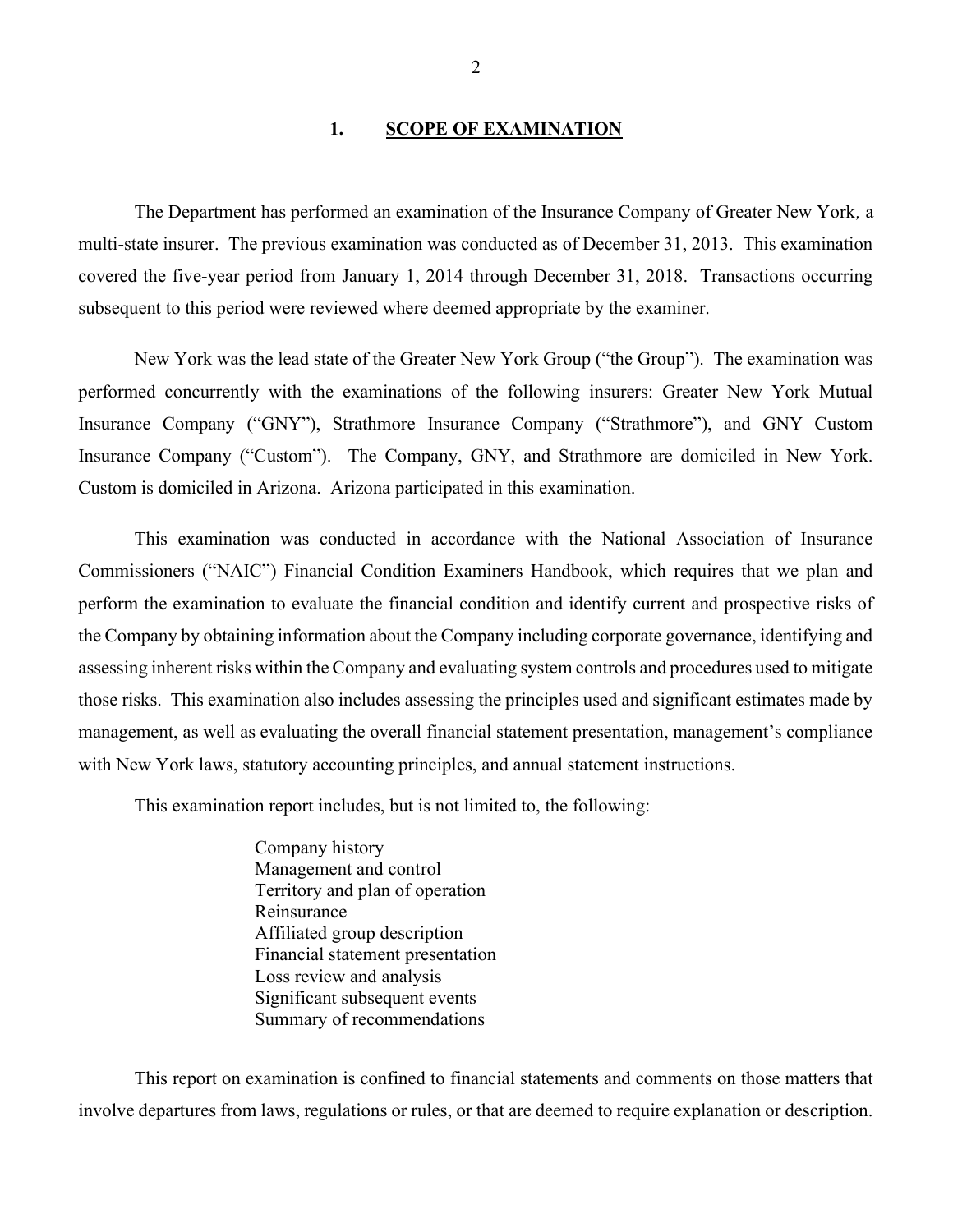### 2. DESCRIPTION OF COMPANY

Insurance Company of Greater New York was incorporated under the laws of the State of New York on September 14, 1967 and was licensed on December 27, 1967.

The Company is a wholly-owned subsidiary of GNY. Since 1968, both companies have pooled premiums, losses and expenses under a reinsurance pooling agreement (refer to section 2C of this report for further detail).

### A. Corporate Governance

 Pursuant to the Company's charter and by-laws, management of the Company is vested in a board of directors consisting of not less than seven nor more than thirteen members. The board meets four times during each calendar year. At December 31, 2018, the board of directors was comprised of the following twelve members:

| Name and Residence                                | <b>Principal Business Affiliation</b>                                                     |
|---------------------------------------------------|-------------------------------------------------------------------------------------------|
| Joan Louise Cadd<br>Sarasota, FL                  | Chartered Professional Accountant,<br>Self-employed                                       |
| Donald Thomas DeCarlo<br>Douglaston, NY           | Attorney,<br>Self-employed                                                                |
| Elizabeth Heck<br>New York, NY                    | President and Chief Executive Officer,<br>Greater New York Mutual<br>Insurance<br>Company |
| Warren William Heck<br>New York, NY               | Chairman of the Board,<br>Greater New York<br>Mutual<br>Insurance<br>Company              |
| Carol Trencher Ivanick<br>New York, NY            | Partner of Counsel,<br>Schulte Roth & Zabel                                               |
| <b>Charles Frederick Jacey</b><br>Belle Meade, NJ | Retired                                                                                   |
| <b>Robert Peter Lewis</b><br>Santa Fe, NM         | Retired                                                                                   |
| Lance Malcolm Liebman<br>New York, NY             | Dean and Professor,<br>Columbia University Law School                                     |
|                                                   |                                                                                           |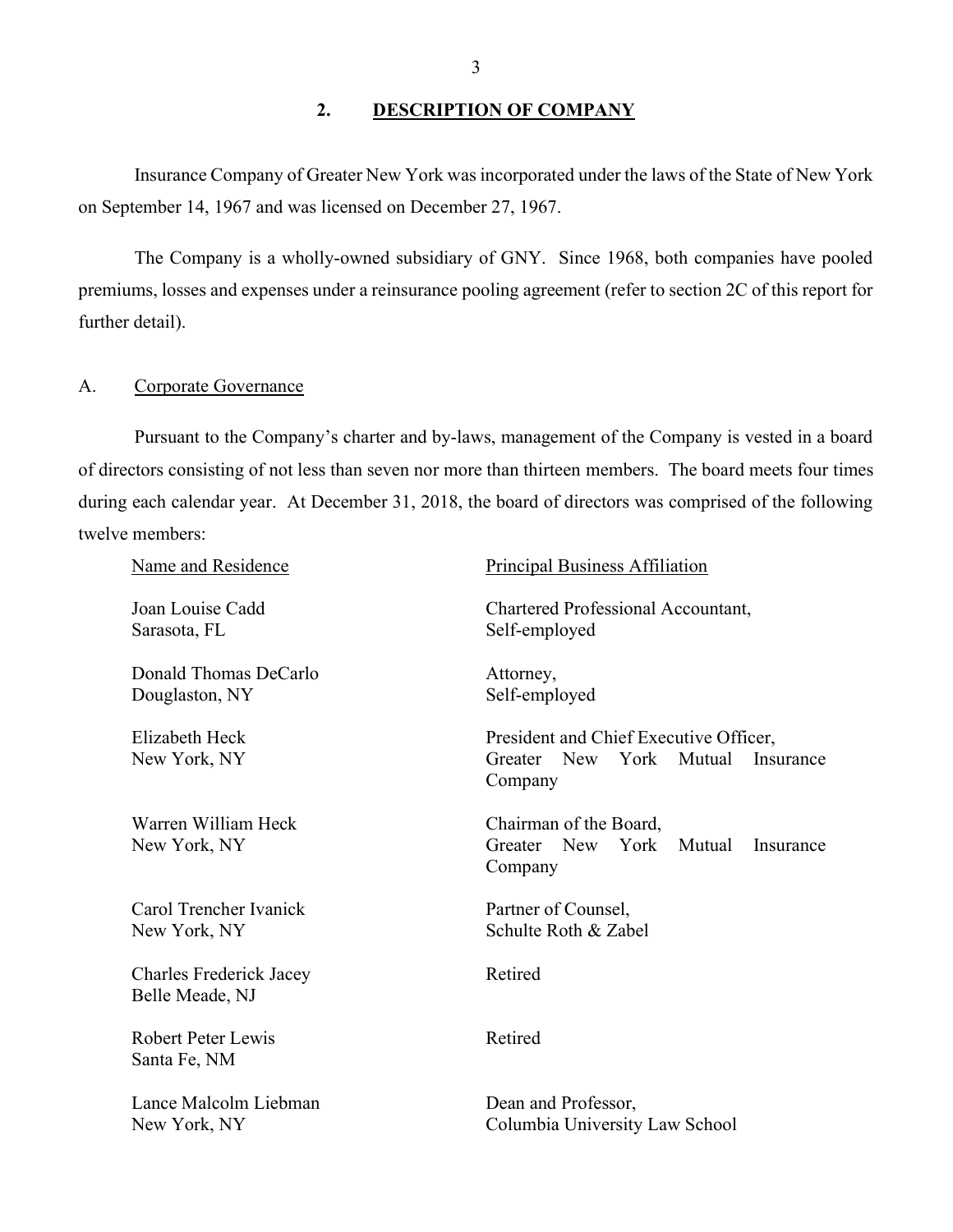| Name and Residence         | <b>Principal Business Affiliation</b> |
|----------------------------|---------------------------------------|
| Henry George Miller        | Senior Partner,                       |
| Bronxville, NY             | Clark, Gagliardi & Miller LLP         |
| Paul Segal<br>New York, NY | Retired                               |
| Thomas Whitney Synnott III | Economist,                            |
| Brooklyn, NY               | Garrison, Bradford & Associates       |
| James Joseph Wrynn         | Consultant/Attorney,                  |
| New York, NY               | FTI Consulting, Inc.                  |

As of December 31, 2018, the principal officers of the Company were as follows:

| Name                              | Title                                                            |
|-----------------------------------|------------------------------------------------------------------|
| Elizabeth Heck                    | President & Chief Executive Officer                              |
| Thomas Donald Hughes              | Executive Vice President & General Counsel,<br>Secretary         |
| <b>Christopher Thomas McNulty</b> | Executive Vice President, Chief Financial<br>Officer & Treasurer |
| Gerard Lawrence Ragusa            | <b>Executive Vice President</b>                                  |
| Lucas James Sheldon               | Senior Vice President & Chief Underwriting<br>Officer            |
| Margaret Grealis Klein            | Vice President                                                   |
| Michael James Meyer               | Vice President                                                   |
| Nancy Pearlstein                  | Vice President                                                   |
| Kathleen Anne Zarzycki            | Vice President                                                   |

## B. Territory and Plan of Operation

 As of December 31, 2018, the Company was licensed to write business in 15 states and the District of Columbia.

 As of the examination date, the Company was authorized to transact the kinds of insurance as defined in the following numbered paragraphs of Section 1113(a) of the New York Insurance Law:

| Paragraph               | Line of Business       |
|-------------------------|------------------------|
| $\overline{\mathbf{A}}$ | Accident & health      |
| 4                       | Fire                   |
| 5                       | Miscellaneous property |
| 6                       | Water damage           |

4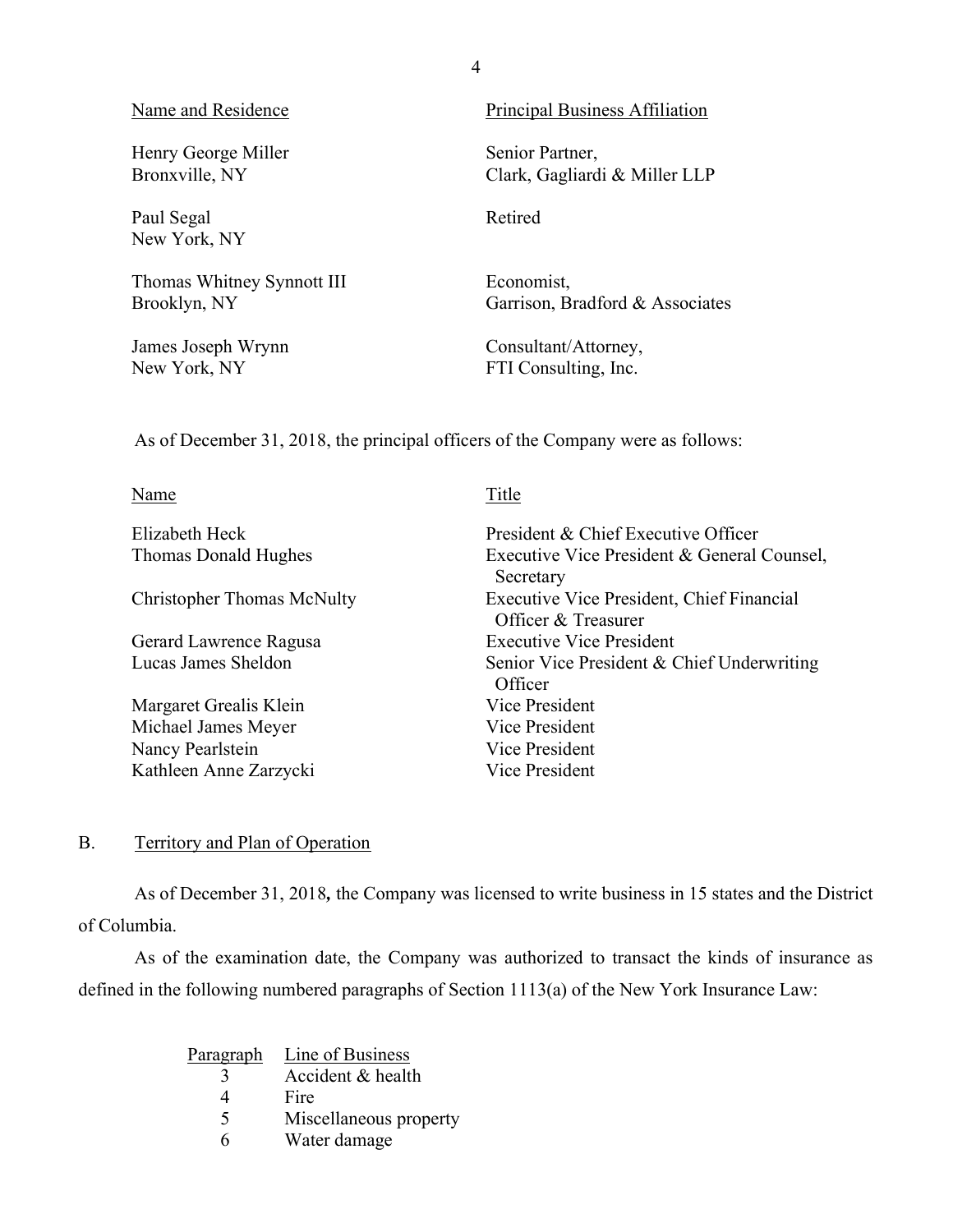| Paragraph | Line of Business                               |
|-----------|------------------------------------------------|
|           | Burglary and theft                             |
| 8         | Glass                                          |
| 9         | Boiler and machinery                           |
| 10        | Elevator                                       |
| 12        | Collision                                      |
| 13        | Personal injury liability                      |
| 14        | Property damage liability                      |
| 15        | Workers' compensation and employers' liability |
| 16        | Fidelity and surety                            |
| 17        | Credit                                         |
| 19        | Motor vehicle and aircraft physical damage     |
| 20        | Marine and inland marine                       |
| 21        | Marine protection and indemnity                |

The Company is also licensed to do within this state the business of special risk insurance pursuant to Article 63 of the New York Insurance Law.

 Based upon the lines of business for which the Company is licensed and the Company's current capital structure, and pursuant to the requirements of Articles 13 and 41 of the New York Insurance Law, the Company is required to maintain a minimum surplus to policyholders in the amount of \$2,150,000. However, pursuant to Section 6302(c) of the New York Insurance Law, in order to be licensed to write special risk, the Company is required to maintain surplus as regards policyholders of at least 200% of its authorized control level risk-based capital; therefore, the Company was required to maintain a minimum surplus to policyholders in the amount of \$13,596,856 as of December 31, 2018.

 The following schedule shows the direct and assumed premiums written by the Company for the period under examination:

| Calendar Year | Direct Premiums | <b>Assumed Premiums</b> | <b>Total Gross Premiums</b> |
|---------------|-----------------|-------------------------|-----------------------------|
| 2014          | \$69,262,435    | \$25,370,547            | \$94,632,982                |
| 2015          | \$80,709,678    | \$27,240,492            | \$107,950,170               |
| 2016          | \$83,810,374    | \$28,666,014            | \$112,476,388               |
| 2017          | \$82,679,133    | \$31,715,168            | \$114,394,301               |
| 2018          | \$97,792,944    | \$36,208,308            | \$134,001,252               |

 The Company is a direct writer of commercial multiple peril insurance. This line of business represents 95% of its total direct business written. A majority (approximately 60%) of the Company's direct premiums written comes from New York, followed by Connecticut (11%). Most of the business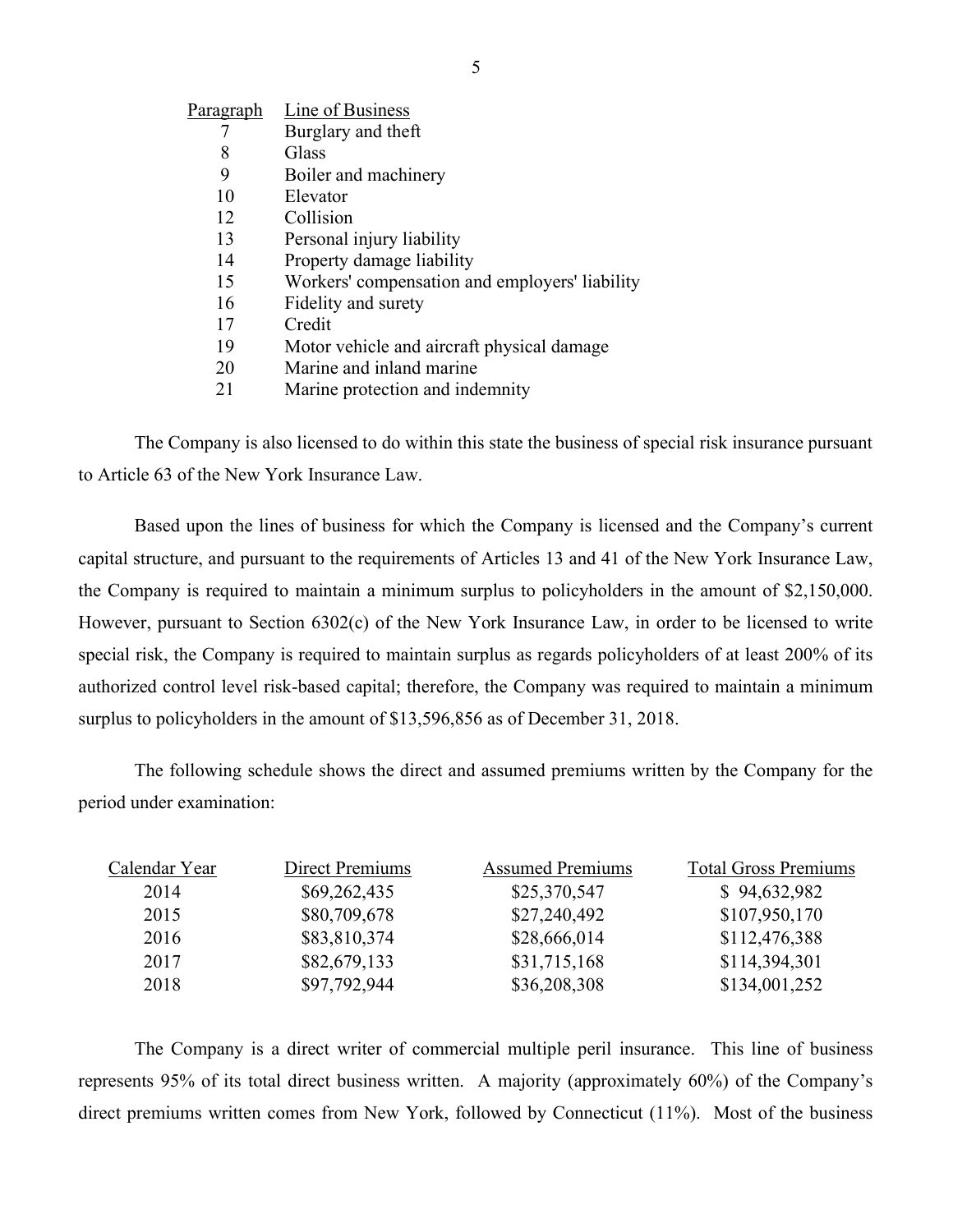originates through independent brokers. The Company maintains branch offices in Glastonbury, CT; East Brunswick, NJ; Quincy, MA; and Hunt Valley, MD. Each office, including the New York home office, handles the underwriting function for a specific territory.

 Due to the pooling agreement described below, the net exposure of the Company is significantly different than its direct and assumed exposure.

### C. Reinsurance Ceded

### Inter-company pooling agreement

The Company participates in a pooling agreement with its affiliated insurers, wherein GNY is the lead company. This agreement has been in place since January 1968 and was amended on various occasions outside of the examination period. The four insurance companies comprising the Group share business with participating percentages as follows:

| Pool Participant | <b>Pooling Percentage</b> |
|------------------|---------------------------|
| <b>GNY</b>       | 84%                       |
| The Company      | 10%                       |
| Strathmore       | $5\%$                     |
| Custom           | $1\%$                     |

All business is assumed by GNY, and then reinsured externally before being ceded back to the affiliates based on their percentage participation. This agreement and all amendments were filed with and non-disapproved by the Department.

### Ceded Reinsurance Program

The Company is a named party in the Group's external reinsurance program. The Group has structured its ceded reinsurance program as follows:

| <b>Type of Treaty</b>                    | Cession                                          |
|------------------------------------------|--------------------------------------------------|
| Property<br>Excess of Loss – four layers | \$149,000,000 in excess of \$1,000,000 per risk. |
| Boiler and Machinery Quota Share         | $100\%$ cession.                                 |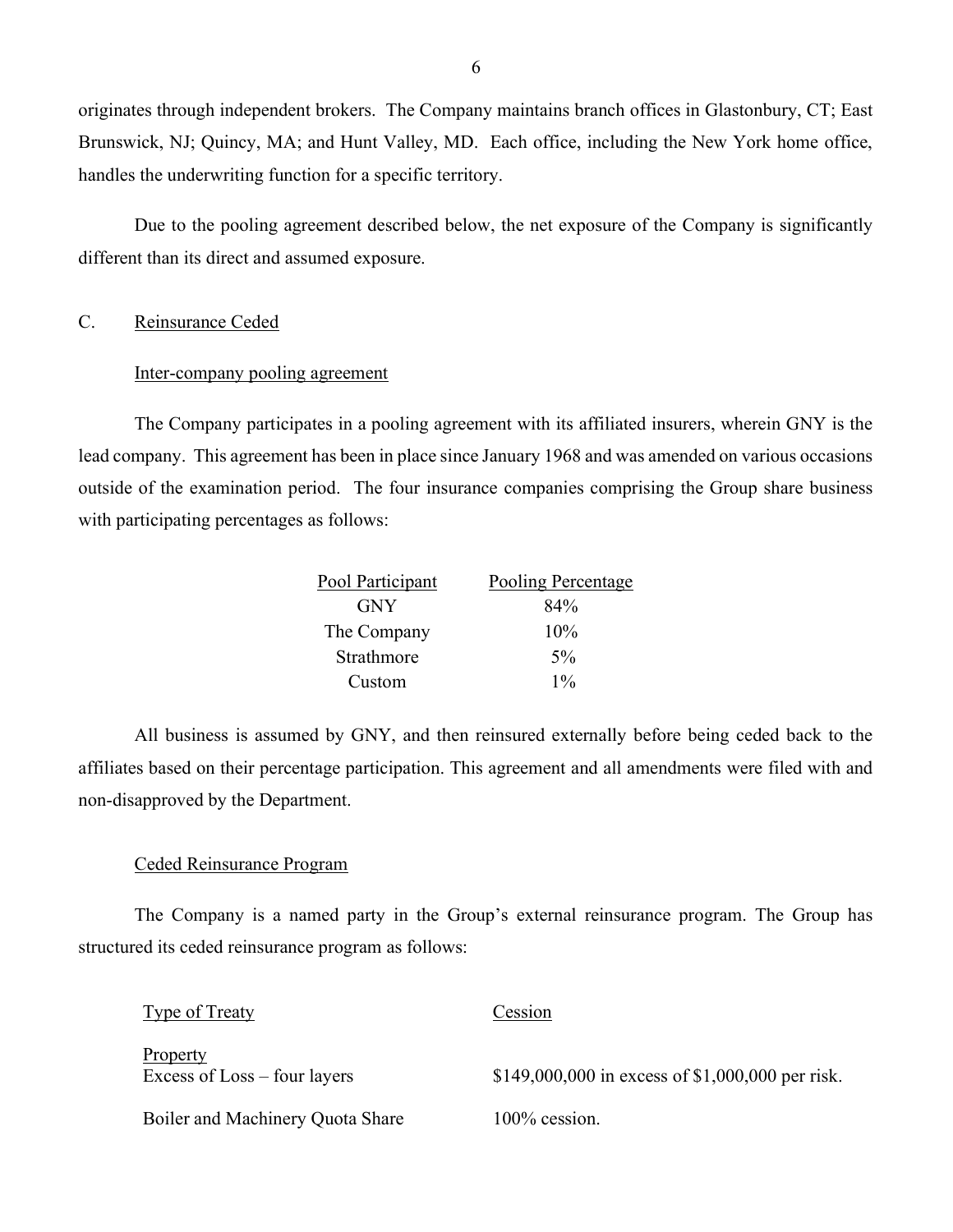| <b>Type of Treaty</b>                  | Cession                                                                                                                                            |
|----------------------------------------|----------------------------------------------------------------------------------------------------------------------------------------------------|
| <b>Catastrophe</b>                     |                                                                                                                                                    |
| Excess of Loss – four layers:          |                                                                                                                                                    |
| Layers 1 through 3 (95% placed)        | \$225,000,000 in excess of \$15,000,000<br>per<br>occurrence.                                                                                      |
| Layer 4 $(85\%$ placed)                | \$160,000,000 in excess of \$240,000,000.                                                                                                          |
| Terrorism                              |                                                                                                                                                    |
| Excess of $Loss$ – three layers        | \$854,277,777 in excess of \$20,000,000, with 18%<br>participation in losses in excess of \$874,277,777<br>and the remaining covered by TRIA.      |
| Liability                              |                                                                                                                                                    |
| Casualty Excess of Loss – three layers | \$49,000,000 in excess of \$1,000,000.                                                                                                             |
| Fidelity, Surety and Crime Quota Share | 80% cession.                                                                                                                                       |
| Umbrella Quota Share                   |                                                                                                                                                    |
| Part 1                                 | 95% for policies not exceeding \$1,000,000.                                                                                                        |
| Part 2                                 | For policies in excess of $$1,000,000$ but not<br>exceeding $$25,000,000$ , $95\%$ for the first<br>\$1,000,000 and 100% in excess of \$1,000,000. |

It is the Group's policy to obtain the appropriate collateral for its cessions to unauthorized reinsurers.

All significant ceded reinsurance agreements in effect as of the examination date were reviewed and found to contain the required clauses, including an insolvency clause meeting the requirements of Section 1308 of the New York Insurance Law.

Examination review found that the Schedule F data reported by the Company in its filed annual statement accurately reflected its reinsurance transactions. Additionally, management has represented that all material ceded reinsurance agreements transfer both underwriting and timing risk as set forth in the NAIC Accounting Practices and Procedures Manual, Statement of Statutory Accounting Principles ("SSAP") No. 62R and an attestation from the Company's Chief Executive Officer and Chief Financial Officer pursuant to the NAIC annual statement instructions. Additionally, examination review indicated that the Company was not a party to any finite reinsurance agreements. All ceded reinsurance agreements were accounted for utilizing reinsurance accounting as set forth in SSAP No. 62R.

7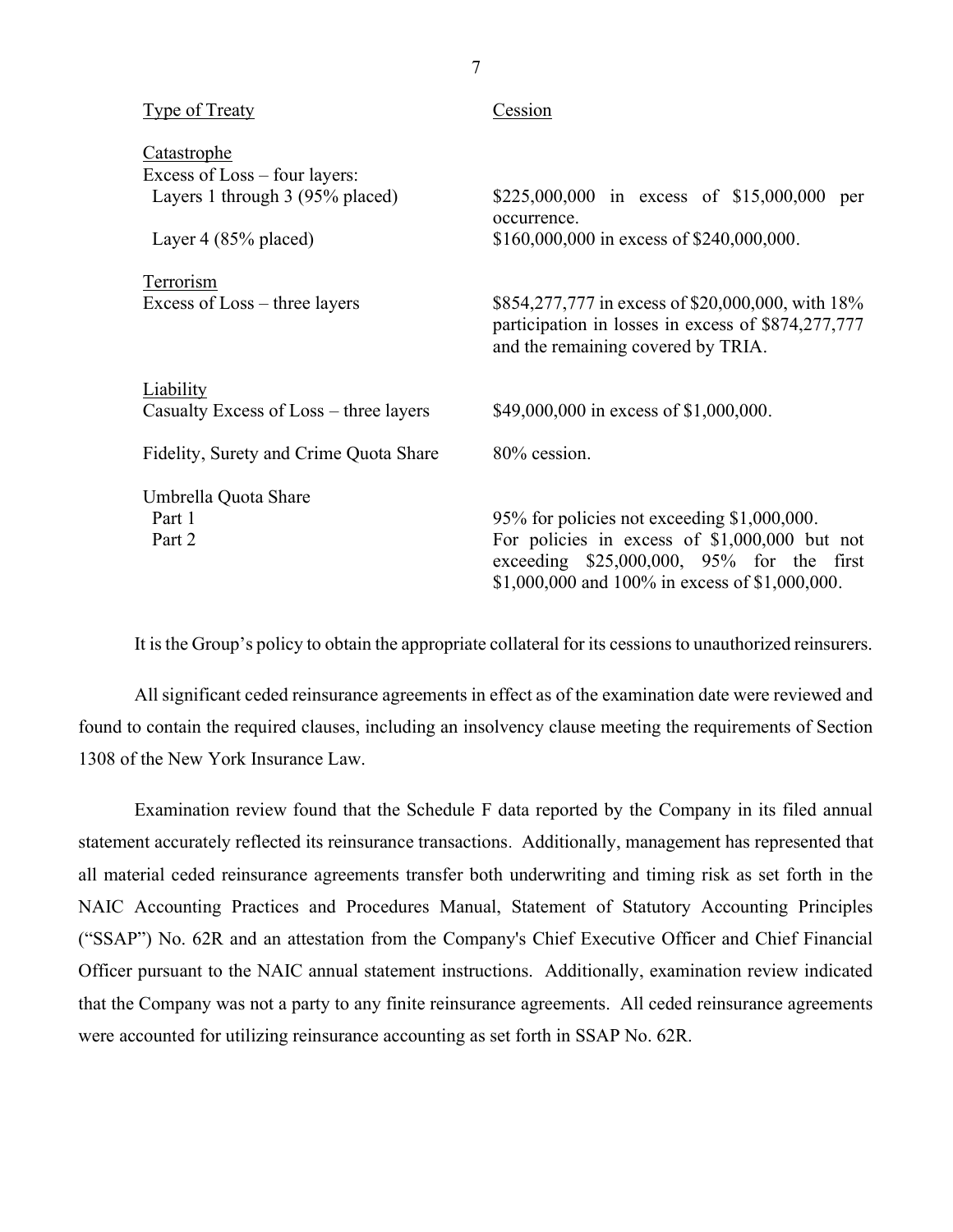### D. Affiliated Group

 The Company is a member of the Greater New York Group. It is wholly-owned by GNY, a New York domiciled mutual insurer. The Group primarily operates as a niche writer of commercial multiple peril business. The Company, along with affiliate Strathmore, provide the Group pricing flexibility in the states where they are licensed. Custom issues excess and surplus coverages for specialized multiple peril risks. GNY also wholly-owns an insurance agency, Brite Insurance Agency, Inc., which is incorporated in New York.

The following is an unabridged chart of the affiliated group at December 31, 2018:

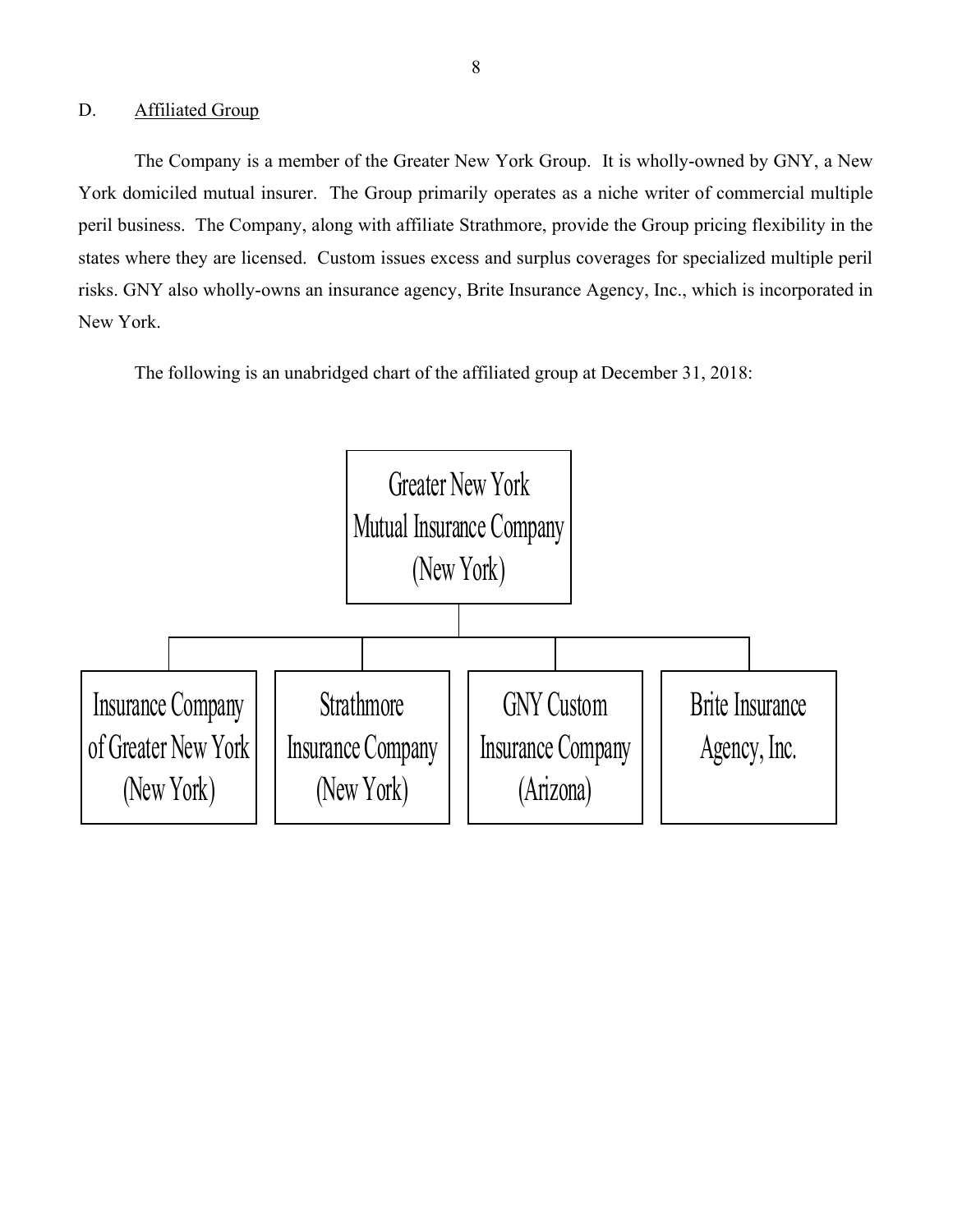At December 31, 2018, the Company was party to the following agreements with its affiliates:

### Investment Expense Cost Sharing Agreement

Effective February 1, 2015, the Company entered into an investment expense cost sharing agreement with GNY, Strathmore and Custom. The agreement provides for method of allocating investment expenses amongst the affiliates. The expenses that are to be allocated are primarily related to cost associated with the GNY's management and administration of its subsidiaries' investment portfolios. Each insurer is 100% liable for expenses charged by external investment managers and custodial banks that are specifically related to its own investment portfolio. The agreement has been filed with and was non-disapproved by the Department.

The Company participates in a tax allocation agreement with its parent and affiliates, effective 15, 2001. Pursuant to the provisions of Department Circular Letter No. 33 (1979), this agreement was filed with the Department.

### E. Significant Ratios

 The Company's operating ratios, computed as of December 31, 2018, fall within the benchmark ranges set forth in the Insurance Regulatory Information System of the NAIC.

| <b>Operating Ratios</b>                        | Result |
|------------------------------------------------|--------|
| Net premiums written to policyholders' surplus | 54%    |
| Adjusted liabilities to liquid assets          | $51\%$ |
| Two-year overall operating                     | 87%    |

#### Underwriting Ratios

 The underwriting ratios presented below are on an earned/incurred basis and encompass the fiveyear period covered by this examination:

|                                              | Amount        | Ratio          |
|----------------------------------------------|---------------|----------------|
| Losses and loss adjustment expenses incurred | \$95,197,717  | 67%            |
| Other underwriting expenses incurred         | 45,216,705    | 32             |
| Net underwriting gain                        | 1,766,084     | $\blacksquare$ |
| Premiums earned                              | \$142,180,506 | <u>100</u> %   |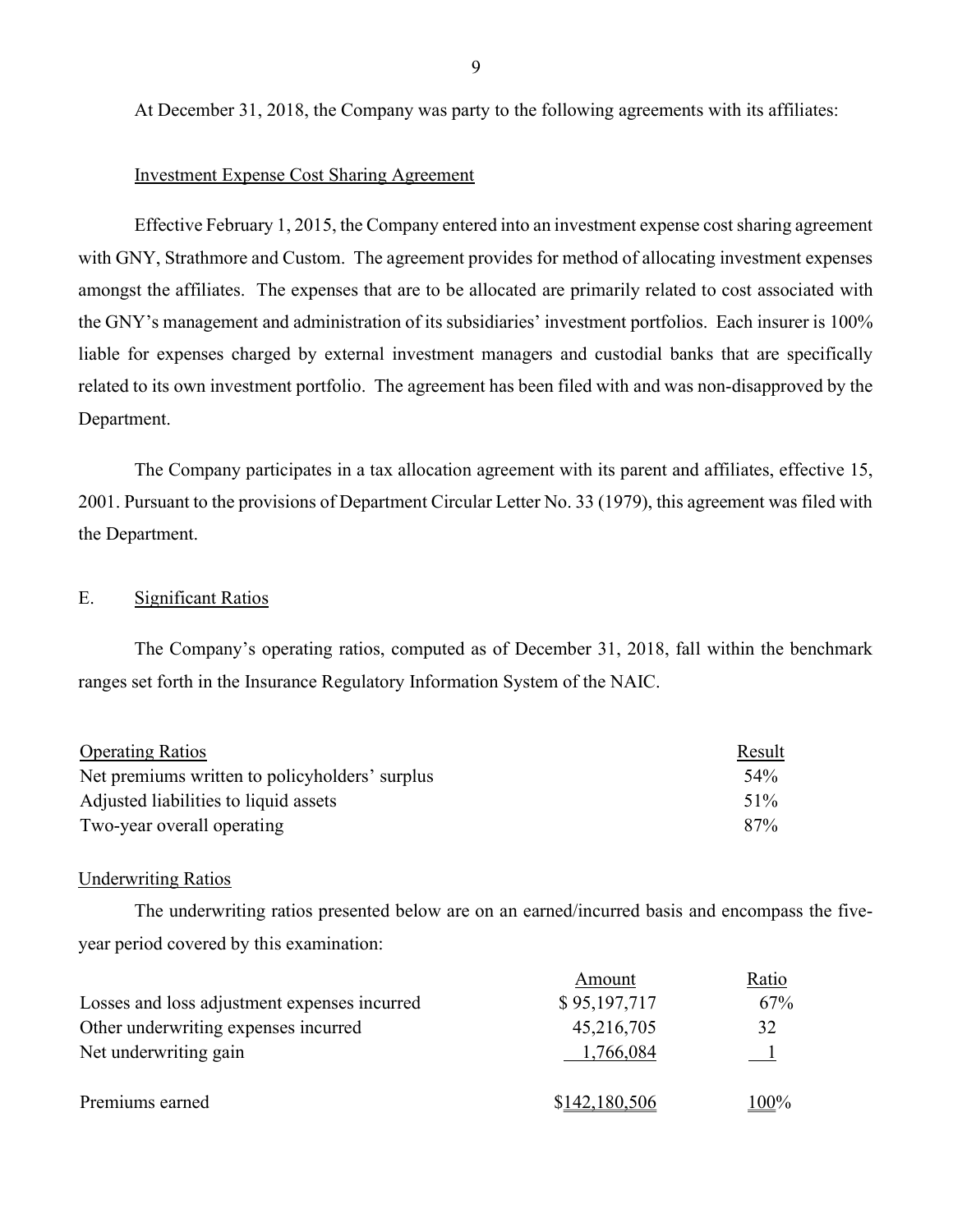The Company's reported risk-based capital ("RBC") ratio was 898.3% at December 31, 2018. The RBC is a measure of the minimum amount of capital appropriate for a reporting entity to support its overall business operations in consideration of its size and risk profile. An RBC of 200% or below can result in regulatory action. There were no financial adjustments in this report that impacted the Company's RBC score.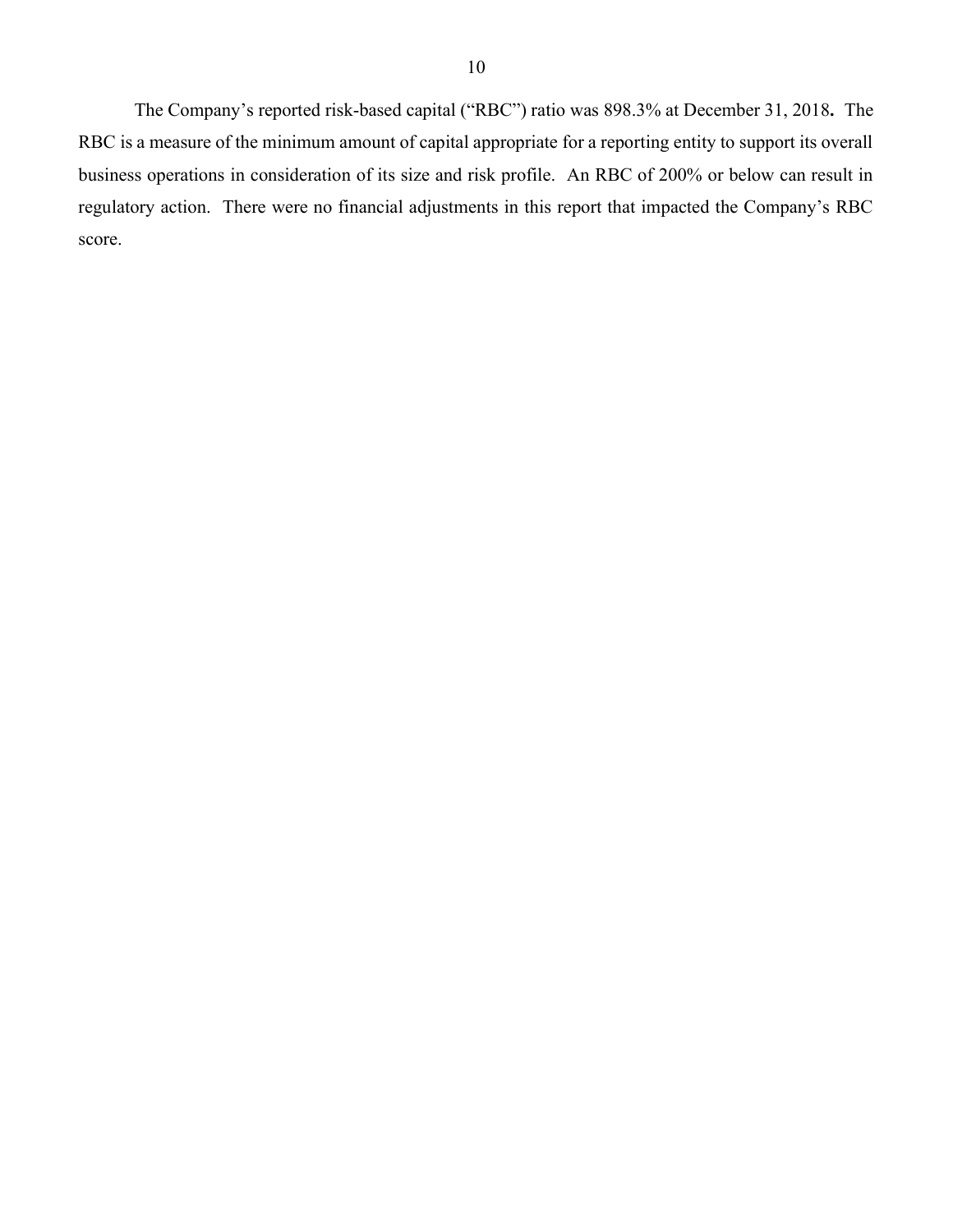## 3. FINANCIAL STATEMENTS

## A. Balance Sheet

 The following shows the assets, liabilities and surplus as regards policyholders as of December 31, 2018, as reported by the Company:

| Assets                                                                                      | Assets        | Assets Not<br>Admitted | Net Admitted<br>Assets          |
|---------------------------------------------------------------------------------------------|---------------|------------------------|---------------------------------|
| <b>Bonds</b>                                                                                | \$120,400,248 | \$                     | \$120,400,248<br>$\overline{0}$ |
| Cash, cash equivalents and short-term                                                       |               |                        |                                 |
| investments                                                                                 | 283,164       |                        | 283,164<br>$\boldsymbol{0}$     |
| Investment income due and accrued                                                           | 699,187       | $\theta$               | 699,187                         |
| Uncollected premiums and agents' balances in<br>the course of collection                    | 4,698,347     | 289,067                | 4,409,280                       |
| Deferred premiums, agents' balances and<br>installments booked but deferred and not yet due | 7,439,279     | 91,277                 | 7,348,002                       |
| Amounts recoverable from reinsurers                                                         | 345,072       |                        | 345,072<br>$\theta$             |
| Net deferred tax asset<br>Receivables from parents, subsidiaries and                        | 1,650,153     | $\Omega$               | 1,650,153                       |
| affiliates                                                                                  | 882,235       | $\theta$               | 882,235                         |
| Total assets                                                                                | \$136,397,685 | \$380,344              | \$136,017,341                   |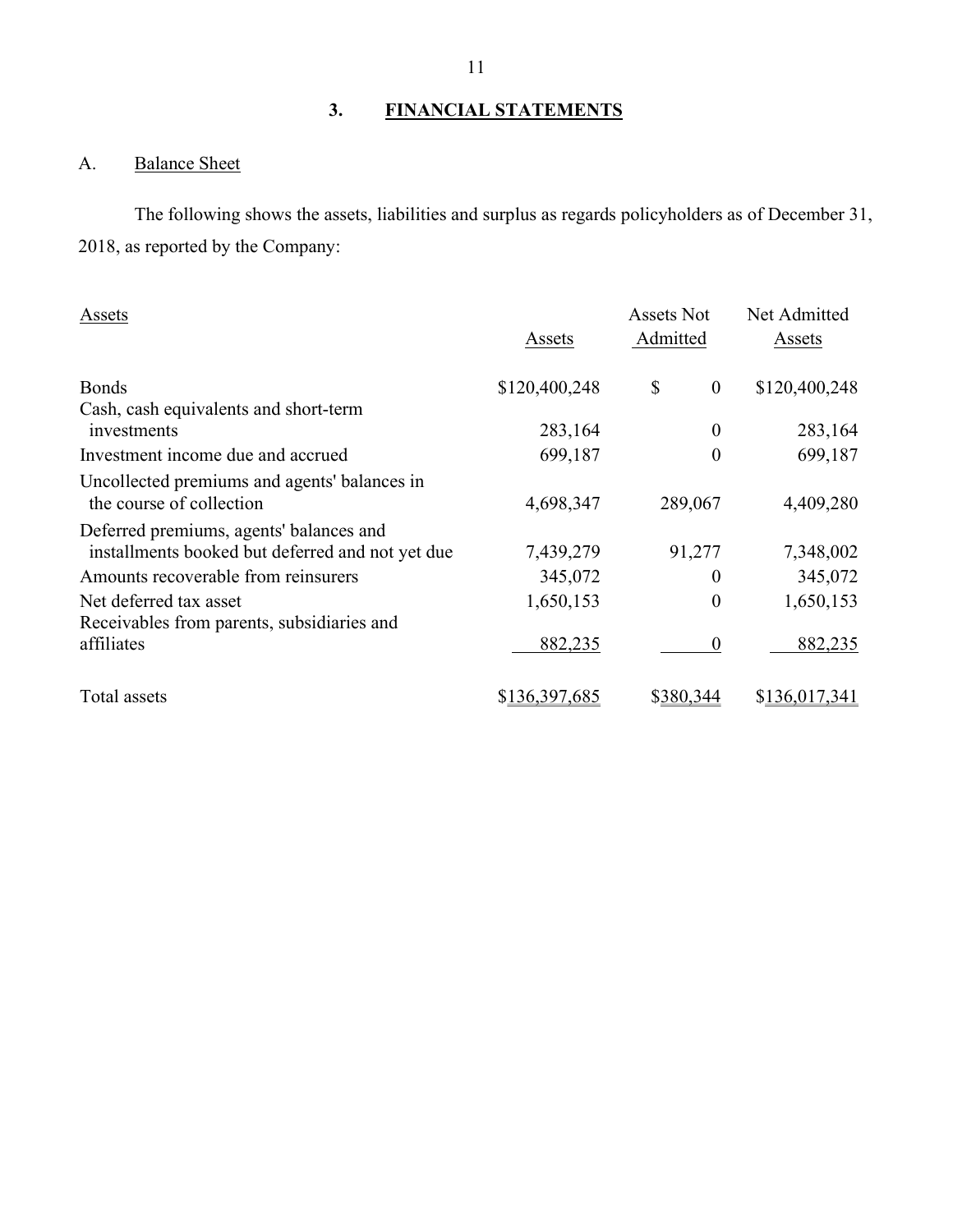### Liabilities, Surplus and Other Funds

| Liabilities                                                           |             |               |
|-----------------------------------------------------------------------|-------------|---------------|
| Losses and loss adjustment expenses                                   |             | \$46,059,915  |
| Commissions payable, contingent commissions and other similar         |             |               |
| charges                                                               |             | 281,431       |
| Other expenses (excluding taxes, licenses and fees)                   |             | 795,727       |
| Taxes, licenses and fees (excluding federal and foreign income taxes) |             | 84,150        |
| Current federal and foreign income taxes                              |             | 184,213       |
| Unearned premiums                                                     |             | 21,413,411    |
| Dividends declared and unpaid - Policyholders                         |             | 81,845        |
| Ceded reinsurance premiums payable (net of ceding commissions)        |             | 676,938       |
| Total liabilities                                                     |             | \$69,577,630  |
| <b>Surplus and Other Funds</b>                                        |             |               |
| Common capital stock                                                  | \$4,000,000 |               |
| Gross paid in and contributed surplus                                 | 1,000,000   |               |
| Unassigned funds (surplus)                                            | 61,439,711  |               |
| Surplus as regards policyholders                                      |             | 66,439,711    |
| Total liabilities, surplus and other funds                            |             | \$136,017,341 |

Note: The Internal Revenue Service has completed its audits of the Company's consolidated federal income tax returns through tax year 2011. The Internal Revenue Service has not audited any tax returns of the examination period. The examiner is unaware of any potential exposure of the Company to any tax assessment and no liability has been established herein relative to such contingency.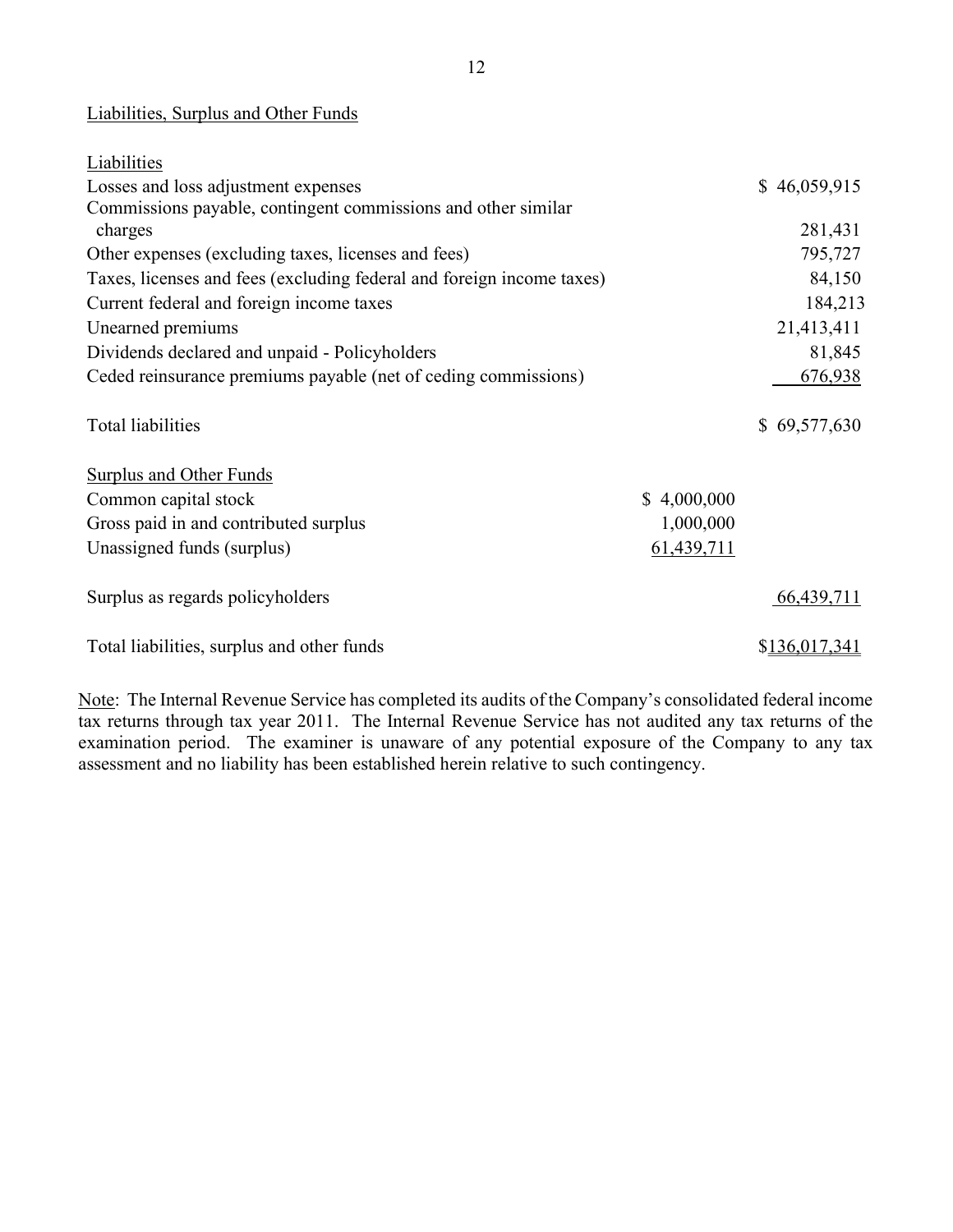## B. Statement of Income

 The net income for the examination period as reported by the Company was \$11,421,328, as detailed below:

| <b>Underwriting Income</b>                                                                                                                                                        |                                                          |                           |
|-----------------------------------------------------------------------------------------------------------------------------------------------------------------------------------|----------------------------------------------------------|---------------------------|
| Premiums earned                                                                                                                                                                   |                                                          | \$142,180,506             |
| Deductions:<br>Losses and loss adjustment expenses incurred<br>Other underwriting expenses incurred                                                                               | \$95,197,717<br>45,216,705                               |                           |
| Total underwriting deductions                                                                                                                                                     |                                                          | 140,414,422               |
| Net underwriting gain                                                                                                                                                             |                                                          | 1,766,084<br>\$           |
| Investment Income                                                                                                                                                                 |                                                          |                           |
| Net investment income earned<br>Net realized capital gain                                                                                                                         | \$12,929,407<br>93,947                                   |                           |
| Net investment gain                                                                                                                                                               |                                                          | 13,023,354                |
| Other Income                                                                                                                                                                      |                                                          |                           |
| Net gain or (loss) from agents' or premium balances<br>charged off<br>Finance and service charges not included in premiums<br>Interest on funds<br>Miscellaneous (expense) income | $\mathcal{S}$<br>(14,237)<br>94,741<br>62,132<br>274,127 |                           |
| Total other income                                                                                                                                                                |                                                          | 416,763                   |
| Net income before dividends to policyholders and<br>before federal and foreign income taxes<br>Dividends to policyholders                                                         |                                                          | \$15,206,201<br>174,890   |
| Net income after dividends to policyholders but before<br>federal and foreign income taxes<br>Federal and foreign income taxes incurred                                           |                                                          | \$15,031,311<br>3,609,983 |
| Net income                                                                                                                                                                        |                                                          | \$11,421,328              |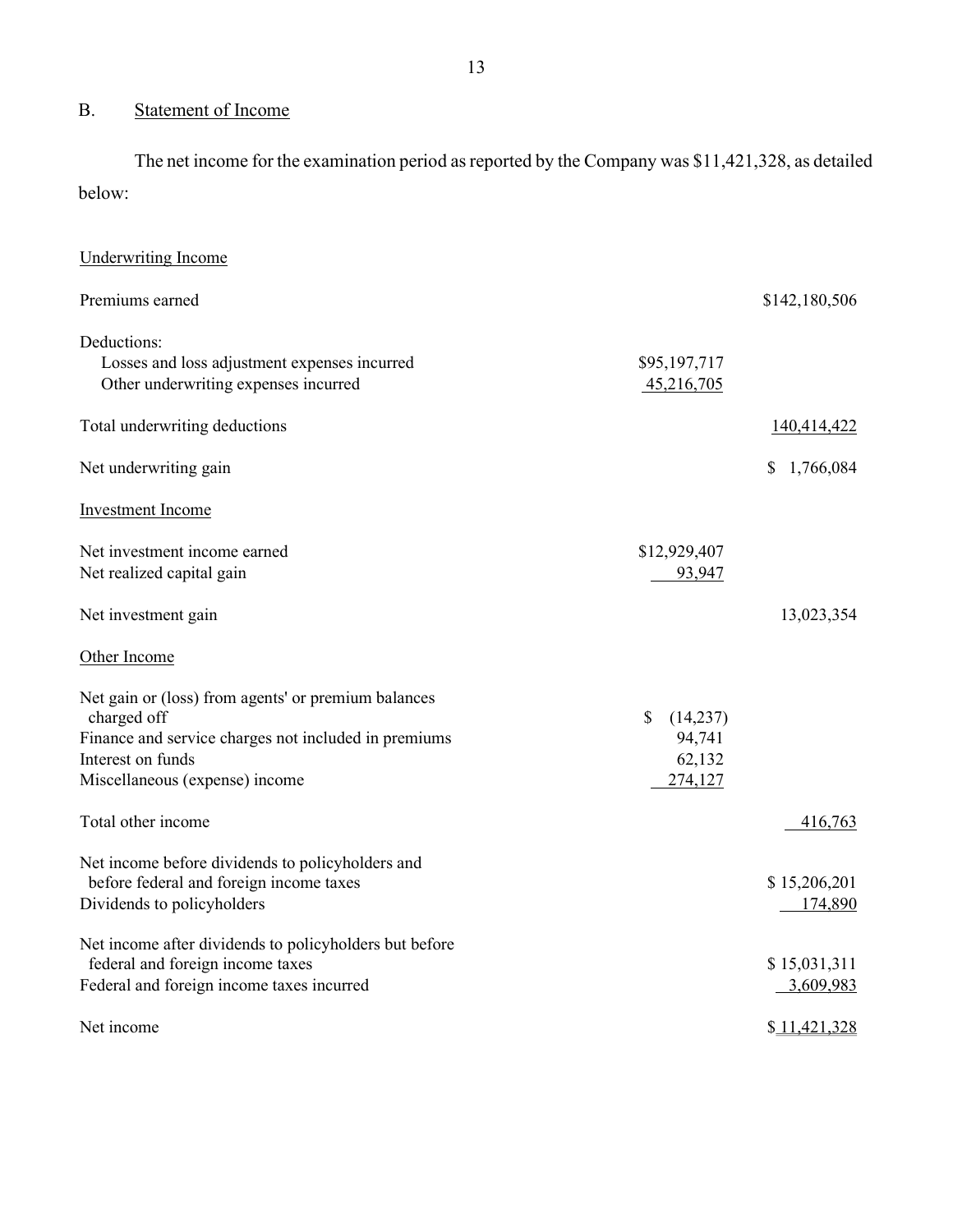### C. Capital and Surplus

 Surplus as regards policyholders increased \$10,822,220 during the five-year examination period January 1, 2014 through December 31, 2018, as reported by the Company, detailed as follows:

Surplus as regards policyholders, as reported by the Company as of December 31, 2013 \$55,617,491 Gains in Losses in Surplus Surplus Net income \$11,421,328 Change in net deferred income tax  $$1,049,067$ Change in nonadmitted assets 6 and 449,959 0 Total gains and losses \$11,871,287 \$1,049,067 Net increase in surplus 10,822,220 Surplus as regards policyholders, as reported by the Company as of December  $31, 2018$   $$66,439,711$ 

No adjustments were made to surplus as a result of this examination.

Capital paid in is \$4,000,000 consisting of 50,000 shares of \$80 par value per share common stock. Gross paid in and contributed surplus is \$1,000,000. Gross paid in and contributed surplus and capital paid in did not change during the examination period.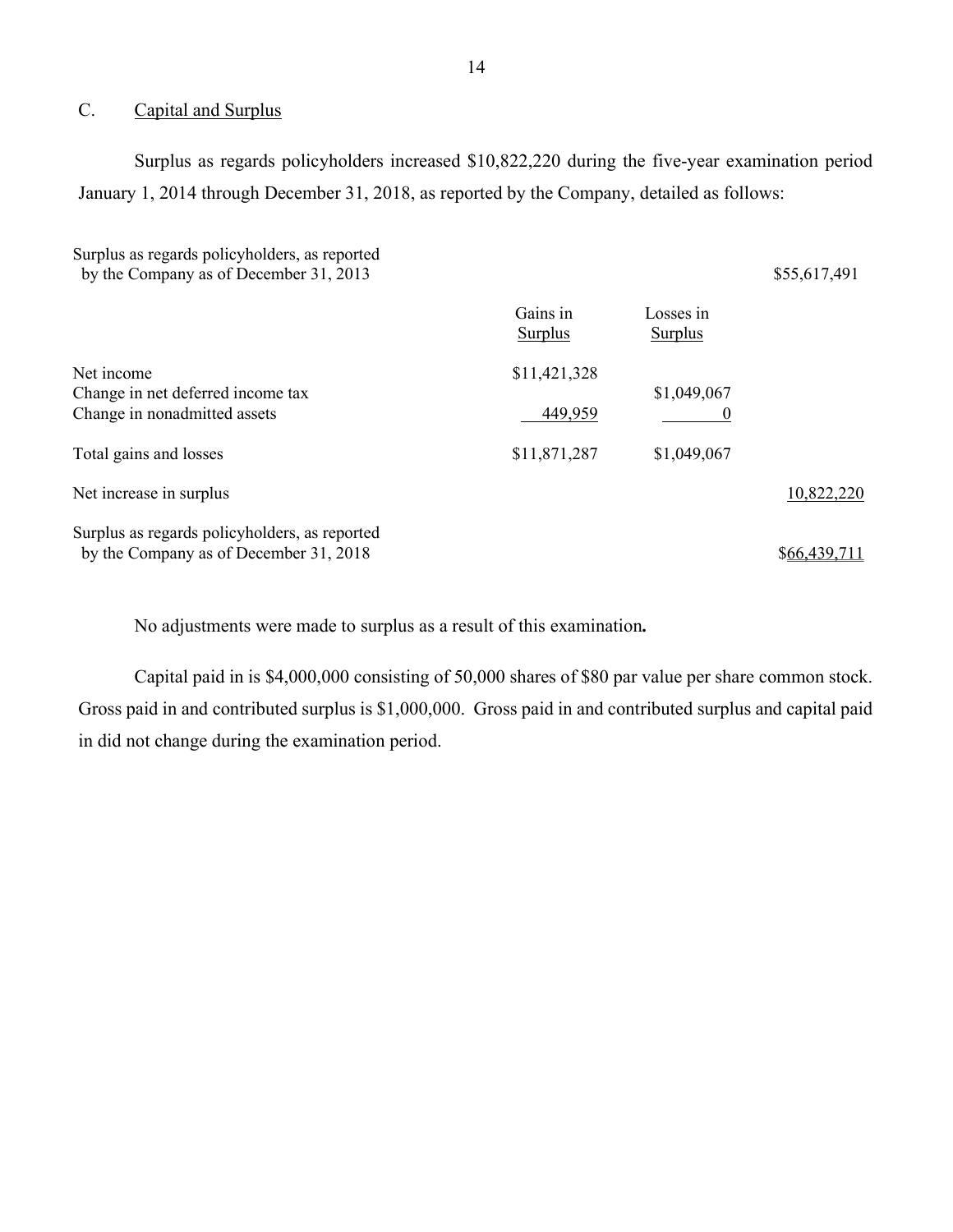### 4. LOSSES AND LOSS ADJUSTMENT EXPENSES

 The examination liability for the captioned items of \$46,059,915 is the same as reported by the Company as of December 31, 2018. The examination analysis of the loss and loss adjustment expense reserves was conducted in accordance with generally accepted actuarial principles and statutory accounting principles, including SSAP No. 55.

### 5. SUBSEQUENT EVENTS

 Effective January 1, 2020, the Group amended its pooling agreement. Per the amended agreement, the pooling participation percentages for the Company, Strathmore and Custom have been reduced to zero. The parent company, GNY, will retain 100% (instead of 84%) of business written. The pooling agreement is subject to renewal every four years, with the initial four-year period expiring on the close of business December 31, 2023.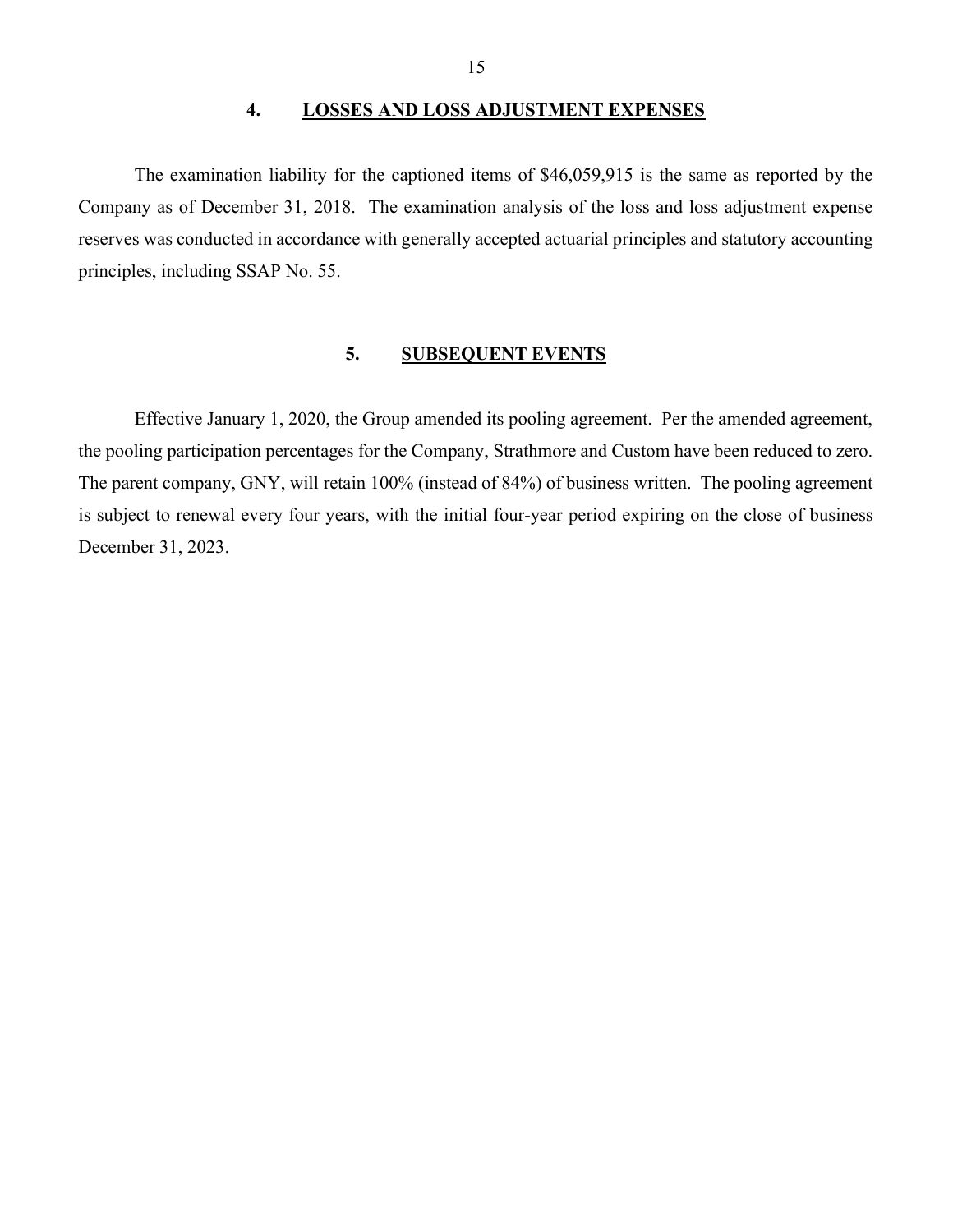## 6. COMPLIANCE WITH PRIOR REPORT ON EXAMINATION

The prior report on examination contained no comments or recommendations.

## 7. SUMMARY OF COMMENTS AND RECOMMENDATIONS

There are no comments or recommendations in this report on examination.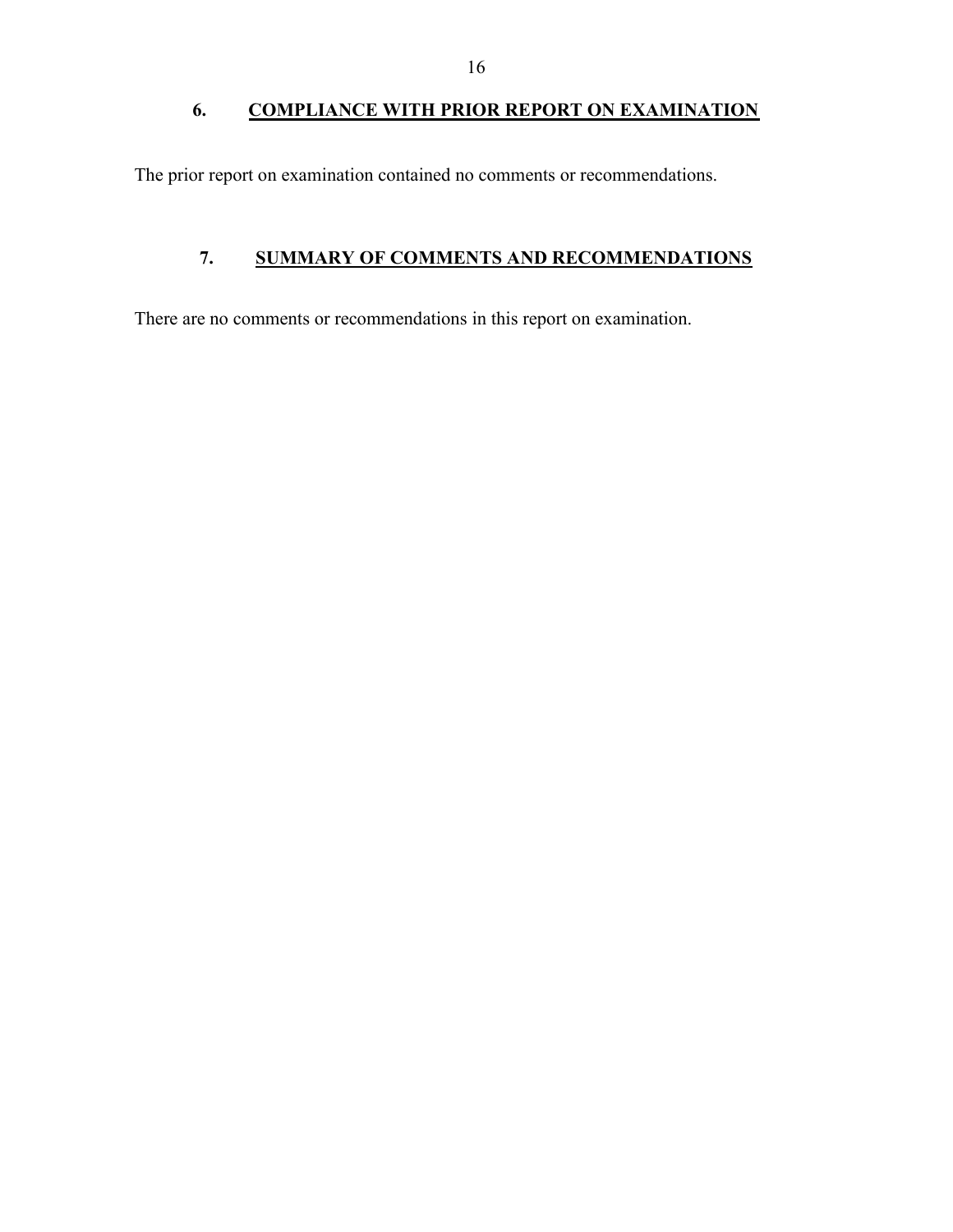Respectfully submitted,

 $/S/$ My-Nghi Irene Tran, CFE Senior Insurance Examiner

STATE OF NEW YORK ) )ss: COUNTY OF NEW YORK )

My-Nghi Irene Tran, being duly sworn, deposes and says that the foregoing report, subscribed by her, is true to the best of her knowledge and belief.

 $/S/$ 

My-Nghi Irene Tran

Subscribed and sworn to before me

this  $\qquad \qquad \text{day of } \qquad \qquad .2020.$